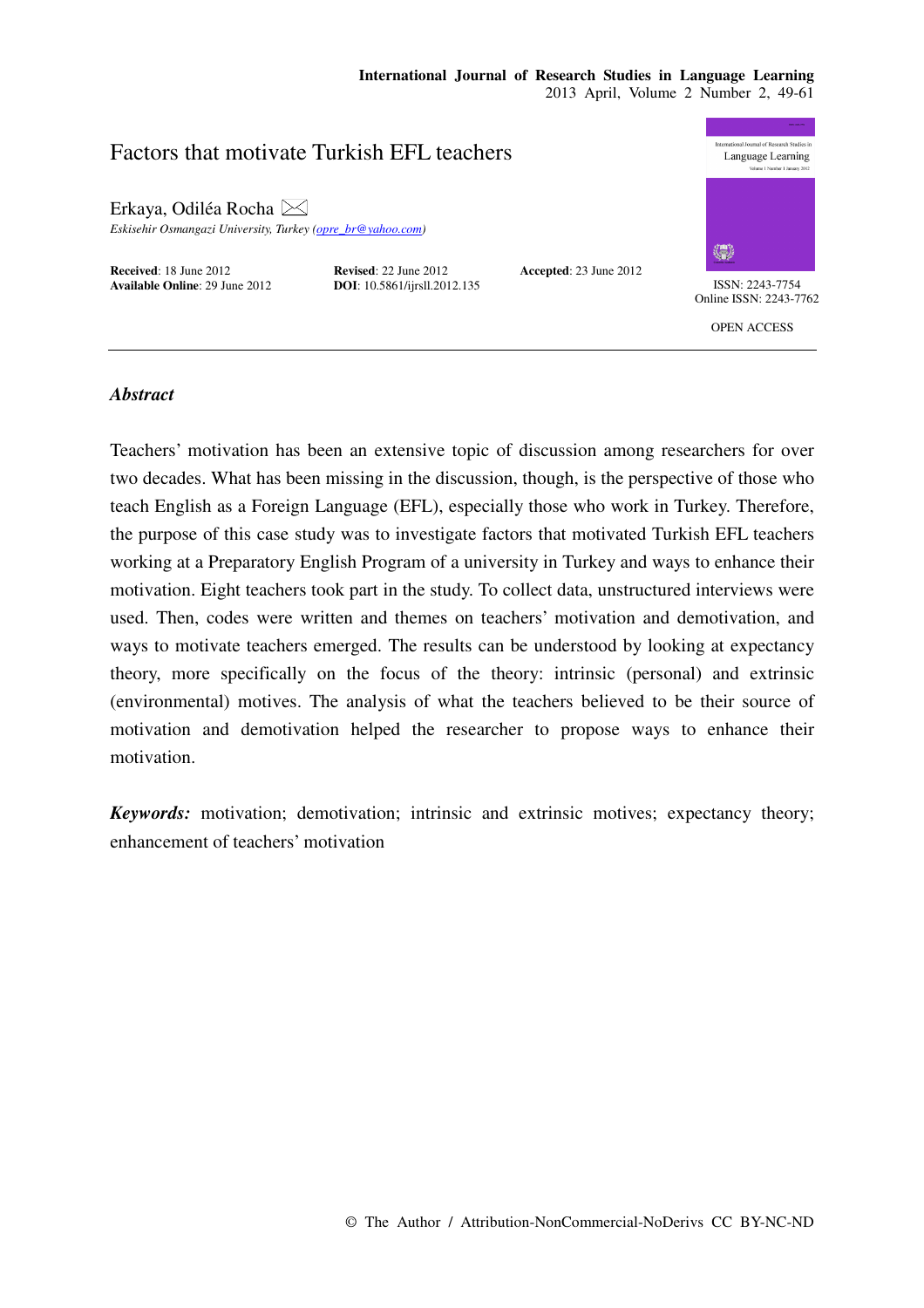# **Factors that motivate Turkish EFL teachers**

#### **1. Introduction**

Human beings in general feel enthusiastic performing tasks or complete tasks successfully when they are motivated. In reference to teachers, their motivation is imperative since students' motivation appears to be directly correlated with teachers' motivation. One may wonder the origin of teachers' motivation. It may be a result of intrinsic or extrinsic factors, or both. What is amazing is that most teachers are intrinsically motivated when they become teachers, but along the years they may lose motivation and some may become so demotivated that they may even change profession. As a result, administrators should do whatever they can to help teachers stay motivated or become even more motivated throughout the years. And, the reason is that "when teachers are provided with what they need to remain inspired and enthusiastic in the classroom, students as well as teachers will be the beneficiaries" (Lumsden, 1998, p. 5).

Overall, what has happened regarding teachers' motivation is that much has been written since the 1990s (Bishay, 1996; Czubaj, 1996; Pinto & Pulido, 1997; Scott, Cox, & Dinham, 1999; Scott & Dinham, 1999; What makes teachers tick?, 2002; Su, 2012; just to name a few). Nevertheless, few articles have been written about English as a Second Language (ESL) and English as a Foreign Language (EFL) teachers' motivation. An article that called the researcher's attention to the lack of investigations in ESL and EFL was Dörnyei's (2003). In his article, Dörnyei (2003) confirmed how "meager" and "overlooked" research on ESL/EFL teachers' motivation had been. Consequently, this area had become "attractive". Dörnyei cited researchers who had laid the foundations for teachers' motivation such as Doyle and Kim (1999), Dörnyei (2001), Jacques (2001), Kassabgy, Boraie, and Schmidt (2001), Pennington (1992 and 1995), and Pennington and Ho (1995). However, Dörnyei (2003) stated that no researchers had compiled a list of "ways to motivate language teachers, even though a scientifically validated list of this sort would predictably be very useful and much sought after" (p. 26).

Thus far, no research on Turkish EFL teachers' motivation has been conducted. Hence, using the Turkish EFL context, the researcher has tried to find out what motivates Turkish EFL teachers working at a Preparatory English Program and how their motivation can be enhanced. The study addresses the following questions:

- A. What motivates Turkish EFL teachers working at a Preparatory English Program of a university in Turkey?
- B. How can the Turkish teachers' motivation be enhanced?

This case study has been an effort to shed light on factors that motivate Turkish EFL teachers and on ways to improve their motivation, with the idea that such research might be applied to other Turkish EFL teachers, especially to those teaching in preparatory English programs, in spite of the small number of participants taking part in the study.

## **2. Literature Review**

#### *2.1 Theory of motivation*

Motivation theorists have tried to discover why human beings are motivated to perform tasks without being told to do so. Theorists understand how hard it is for anybody to motivate people due to people's complexities and differences, and for anyone to motivate himself/herself. What motivates EFL teachers is what the researcher proposes to find out in the present study. To assist with the data analysis, several of the motivation theories were considered; conversely, the researcher took into account what had been said about the theories that could help a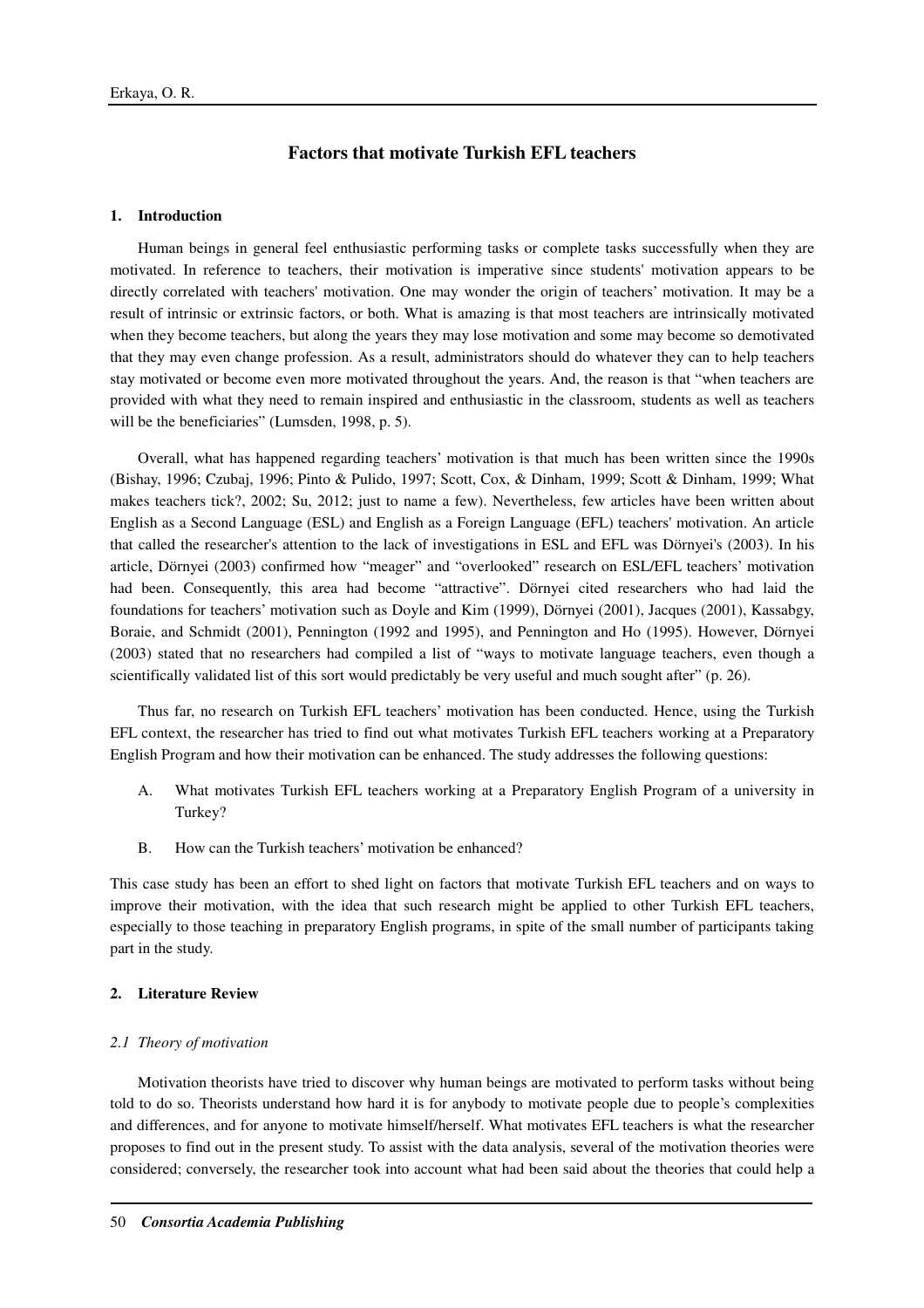researcher to understand teachers' motivation. Dörnyei (2001), for example, affirmed: "Scholars have argued that teacher motivation can be best understood in the light of… expectancy theory…" (p. 157) and other theories. Johnson (1986) also listed some theories that could assist in understanding teacher motivation and expectancy theory was one of them.

Expectancy theory suggests a relationship between effort and performance, performance and reward, and reward and personal aim (Shah & Shah, 2008). Nadler and Lawler (as cited in Mowday & Nam, 1997) show in a figure the sequence of motivation and behavior found in expectancy theory: "Motivation  $\rightarrow$  Effort [a person's ability begins to take effect]  $\rightarrow$  Performance  $\rightarrow$  [hopefully] Outcomes (rewards)" (p. 69). Namely, when a person is motivated to do something, he/she puts some effort into performing the task. The person's ability to perform the task combines with his/her effort. Then, the person performs the task, and hopefully, he/she obtains positive outcomes. However, as the authors indicate, the outcomes which derive from the environment (extrinsic) or the individual himself/herself (intrinsic) may be negative.

#### *2.2 ESL/EFL teachers' motivation*

About ESL/EFL teachers' motivation research, not much has been found. The reason may be that for about thirty years researchers focused on students' motivation since they thought it was the only prerequisite for language success. This came as a result of the theory of motivation introduced by Gardner and Lambert in 1959 which classified students' motivation into integrative and instrumental. In the 1990s, when researchers realized that there had been much interest in students' motivation but none in teachers' motivation, and it appeared that teachers' motivation had a major impact on students' motivation, researchers began to investigate teachers' motivation. Dörnyei (2001) has confirmed the importance of teacher's motivation: "…the teacher's level of enthusiasm and commitment is one of the most important factors that affects the learners' motivation to learn" (p. 156).

In the literature, few studies on factors that motivate ESL/EFL teachers have been found. Pennington appears to be the pioneer in this line of research. Her article (1991) is not on teachers' motivation but it is related. She states that work satisfaction is influenced by factors inside and outside the work environment. She also says that ESL teachers are satisfied with their work but dissatisfied with "pay, promotions and administrative aspects" (p. 59). Professional recognition probably guarantees work satisfaction. In a second article, Pennington (1992) applies Hackman's characteristics model of work motivation to English language teaching. His model focuses on internal rewards resulting from the job. Pennington recommends that his principles for job design be used when designing programs, so that teachers' motivation will increase, teachers will become more committed to their job, and their performance will improve.

A few other studies were published afterwards. Kyriacou and Kobori (1998) report on student teachers' motivation to become EFL teachers. Their motives include enjoyment for the English language, importance of English to the student teacher, and willingness to help children. Moreover, Tziava's (2003) dissertation reports on Greek EFL teachers' motivation and demotivation. Her findings show that what motivates Greek teachers the most is working with young students whereas what demotivates them the most is their pay. Furthermore, Johnson (2001) analyzes Mexican EFL teachers' motivating and demotivating factors, such as curriculum, institution, and classroom. What Johnson finds is that being a part of curriculum development, transmitting knowledge to students, getting trained, and having supportive colleagues are factors that motivate teachers. Also, in a study conducted in Spain, Bernaus, Wilson, and Gardner (2009) report on student motivation and success, and the relationship between teacher motivation and class strategies. What they find suggests that "teacher motivation is related to teacher use of motivating strategies, which in turn are related to student motivation and English Achievement" (p. 25).

Despite results found in studies conducted on ESL/EFL teachers' motivation to date, much still needs to be done. In the present study, the researcher questions whether factors other than pay, promotion, recognition,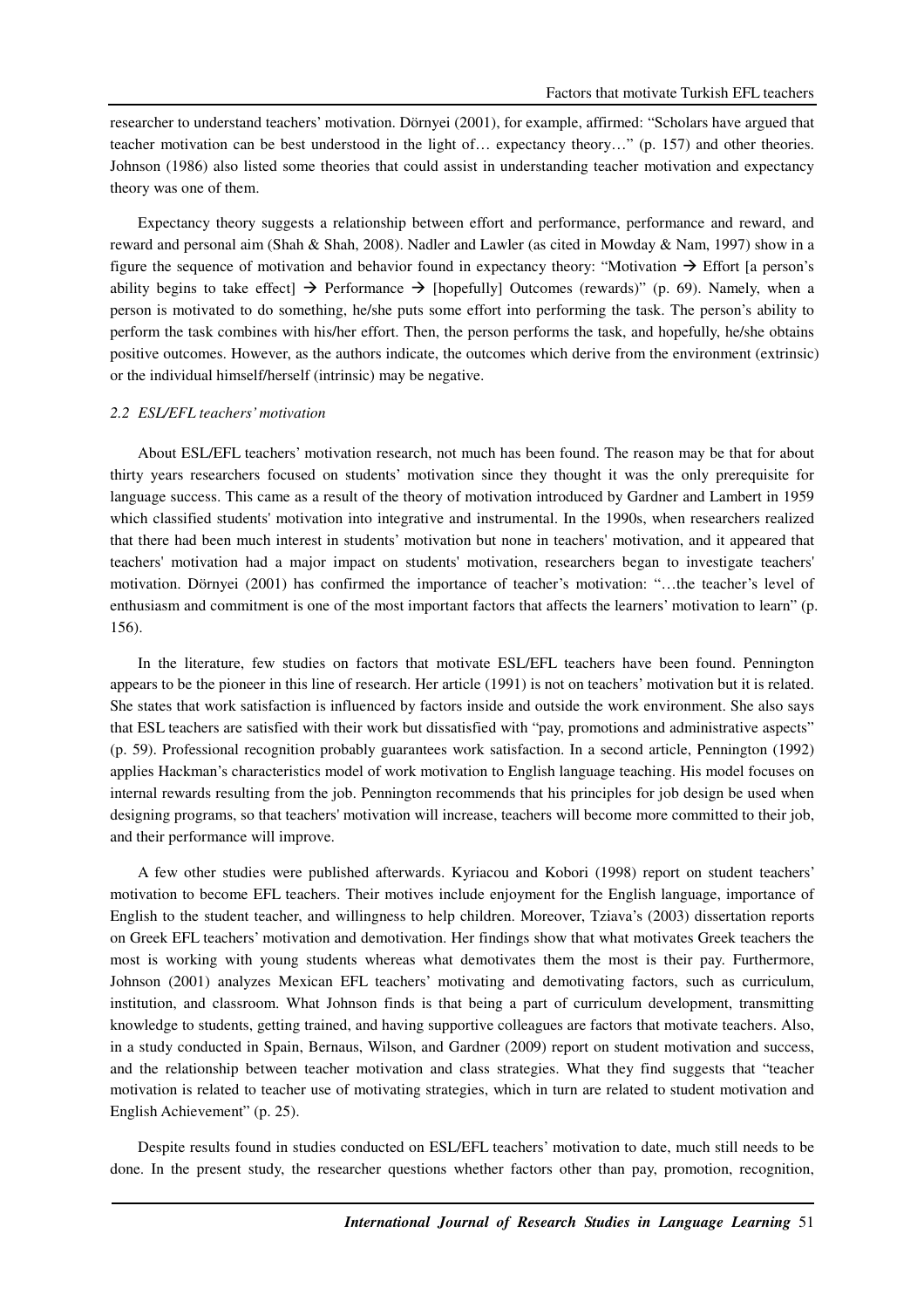administration, curriculum, classroom, working conditions, training and colleagues--factors found by researchers on studies done on ESL/EFL teachers' motivation--motivate the Turkish ESL/EFL teachers who have participated in the present study.

## **3. Method**

## *3.1 Participants*

Eight teachers from Eskisehir Osmangazi University Preparatory English Program, four males and four females, participated in the study. One teacher volunteered to be interviewed and suggested that one of her colleagues be interviewed. The second teacher recommended a third teacher, and so forth. Accordingly, snowball selection was used since the researcher did not know most of the teachers. "Snowball sampling consists of identifying respondents who are then used to refer researchers on to other respondents" (Atkinson & Flint, 2001, para. 1).

About their age and experience as EFL teachers, the youngest teacher was 26 and the oldest was 37 years old. The mean age of male teachers was 29.5 years and that of female teachers was 31.5 years. The mean years of employment in EFL teaching was 6.5 years for male teachers and 8.5 years for female teachers. The reason the teachers from the Program were chosen to participate in the study was that some teachers had confided in the researcher about their frustrations and disappointment working in the program. Since the researcher had been the founder of the program, although not a part of the program any longer, she felt that she needed to find out what motivated the teachers and offer suggestions that would enhance the teachers' motivation.

## *3.2 Data Collection*

To understand the reasons that some of the teachers working at the Preparatory English Program lacked motivation, the researcher has done a case study of eight teachers. Becker (as cited in Merriam, 1988) affirms that the goal of a case study is to understand those being studied and "to develop general theoretical statements about regularities in social structure and process" (p. 11). Merriam (1988) explains, [It] "can be defined as an intensive, holistic description and analysis of a single entity, phenomenon, or social unit" (p. 16). To collect data, unstructured interviews were used. "Unstructured interview is the mode of choice when the interviewer *does not know what he or she doesn't know* and must therefore rely on the respondent to tell him or her" (Lincoln & Guba, 1985, p. 269). That explains why the researcher has chosen unstructured interviews to collect data.

Thus, after receiving permission from the Chair to interview eight teachers, the researcher began the data collection. At the beginning of the interviews, the researcher informed the teachers about the purpose of the study and assured them that the information provided would be kept confidential. Nevertheless, the results would be shared with them and the administrators. After some small talk, the researcher started the interviews by asking the teachers to talk about their motivation and what they thought should be done to enhance it. The interviews took place both in the teachers' workplace and in the researcher's office. Some interviews lasted one hour; some, two hours. Some teachers were interviewed only once and some others, twice. Four teachers were interviewed individually; four others, in pairs, according to their preferences. Most teachers were very articulate; therefore, it was not necessary to remind them of the purpose of the interviews. As the researcher expected, most teachers were anxious to share their feelings about the topic. The teachers hoped that the results of the study would be used to enhance their motivation and motivate those who lacked motivation.

## *3.3 Data Analysis*

Once all eight teachers were interviewed, the data were organized and coded to answer two research questions: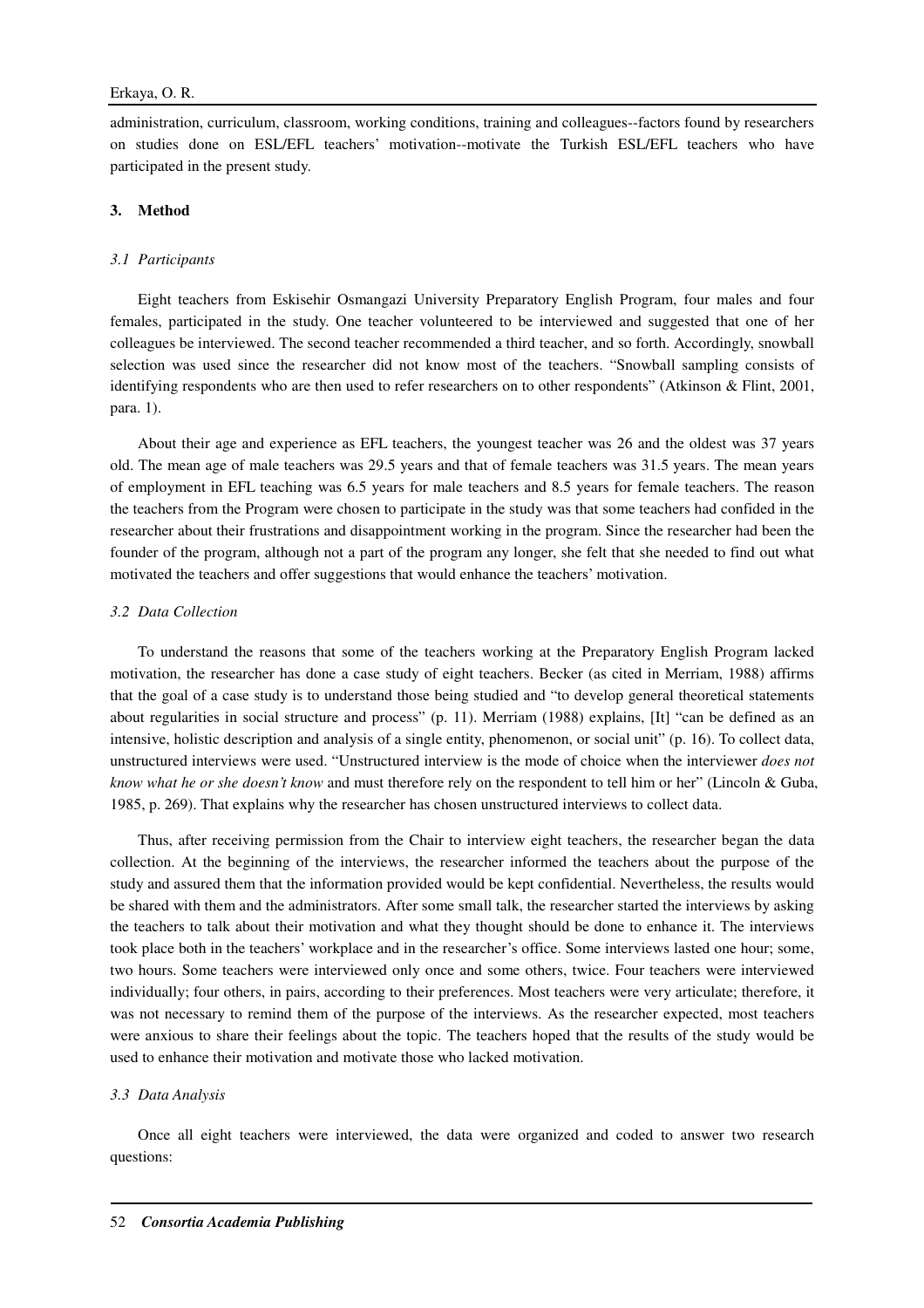- A. What motivates Turkish EFL teachers working at a Preparatory English Program of a university in Turkey?
- B. How can the Turkish teachers' motivation be enhanced?

Themes related to motivation and demotivation emerged, and were categorized into intrinsic (individual) and extrinsic (environmental) motives, as explained by Nadler and Lawler (as cited in Mowday & Nam, 1997) when discussing expectancy theory.

#### **4. Findings and Discussion**

To answer the first research question--What motivates Turkish EFL teachers working at a Preparatory English Program of a university in Turkey?--the researcher has compiled a list of intrinsic factors (Table 1) that motivated the teachers:

#### **Table 1**

| Intrinsic factors that motivated teachers   |           |  |
|---------------------------------------------|-----------|--|
| Intrinsic motivation                        | Frequency |  |
| Wanting to become a teacher                 |           |  |
| Being born to be a teacher                  |           |  |
| Being curious about the teaching profession |           |  |
| Being knowledgeable                         |           |  |
| Having experience                           |           |  |
| Being able to motivate myself               |           |  |

Knowing how to work with people 1

Table 1 lists the factors that the teachers considered their source of intrinsic motivation. As Table 1 shows, six out of eight teachers said that they had chosen to be teachers. For example, a 31-year-old male teacher with nine years of experience as an EFL teacher affirmed that a teacher's career was a very important one; therefore, he wanted to become a teacher. Moreover, a 28-year-old female teacher with eight years of experience said that while still in high school she decided to become an EFL teacher. Another female teacher, a 31-year-old with nine years of experience, said that she always wanted to be a teacher and even if she could retire soon, she would not. Also, two of the teachers who said they wanted to become teachers said later that they were born to teach. In addition, a 31-year-old male teacher with nine years experience stated that he was "curious about the teaching profession" and that was the reason he decided to become a teacher. In an interview for *ELT News: Teaching English in Japan* – *David Nunan* (2003), Nunan had this to say about his motivation as a teacher: "I love what I do, and when you love what you do, then you are automatically motivated" (para. 2). Thus, when some of the teachers stated that they wanted to become teachers or they were born to teach, it probably meant that they were "automatically motivated", too.

In reference to being knowledgeable and having experience, knowledge comes with experience, but it does not mean that lack of experience means lack of knowledge. The youngest female teacher (28 years old) who had been teaching for only four years was one of the most motivated teachers. She had already completed her master's degree at one of the top universities offering master's degree in English Language Teaching (ELT) in Turkey. She sounded very knowledgeable and eager to continue learning but frustrated because some teachers lacked motivation:

*I like to talk [to the teachers] about new things related to our profession, things I read in journals. . . . Sharing is the key to motivation. However, some teachers don't want to share or listen to those who are willing to share. I fear they think I'm showing off. I feel frustrated, annoyed. I expected teachers here to want to learn. The lazy ones say, "You shouldn't do that", that is, trying to share what you know with older teachers. These teachers are not open to new ideas. Their response is always the same, "I'm experienced". Every teacher should be open to*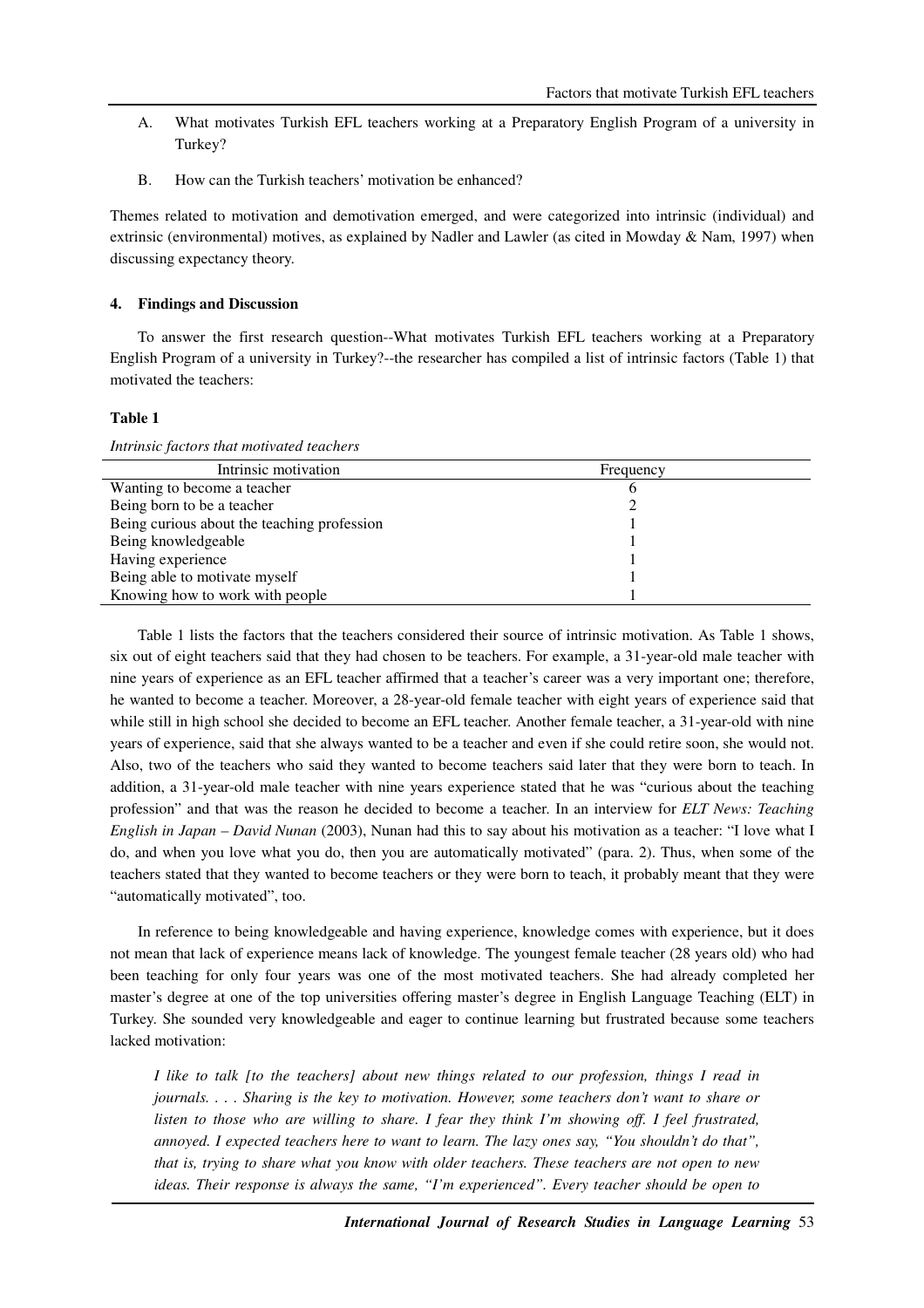*new ideas. I guess I have to be patient with the lazy older ones.* 

The quotation above explains how crucial support from colleagues is for teachers to be motivated to keep on learning. The findings support Johnson's (2001). She affirmed that the support teachers received from colleagues was one of the factors that motivated them. Moreover, the teachers who stated that they wanted to be a part of the teaching profession and were born to teach should probably have said that they could motivate themselves. Nevertheless, only the 31-year-old teacher with eight years of experience, said: "…I enjoy coming to work. The reason is that I can motivate myself. My motivation can be described as intrinsic motivation. Well, what can I say? I was born to teach". The findings support Doyle and Kim's (1999). The teachers in their study were also intrinsically motivated.

The last intrinsic factor that motivated one of the teachers was "knowing how to work with people" which was mentioned by a 30-year-old female teacher who had been working as a teacher for nine years:

*In the previous university I worked at, there were too many teachers, so there was too much gossip going on. Gossip, in my opinion, is due to lack of things to do, lack of interests, lack of hobbies. In fact, gossip is a hobby to many people. Usually older instructors like to gossip. The solution to this problem is to keep these teachers in constant training, to keep them busy, active all the time. But, I know how to handle these teachers; I know how to work with people.* 

Again, based on Johnson's (2001) result, having supportive colleagues was a source of motivation. Yet, to get support from colleagues a teacher must support them, too, and what a teacher who took part in Johnson's research said about her source of motivation was having "team work attitude" (p. 11).

Although several intrinsic factors motivated many teachers who participated in the current study, few extrinsic factors motivated them. Table 2 lists the extrinsic factors:

## **Table 2**

*Extrinsic factors that motivated teachers* 

| Extrinsic motivation                | Frequency |
|-------------------------------------|-----------|
| Working with students               |           |
| Teaching at a university            |           |
| Having good instructional materials |           |

When a person decides that he/she wants to become a teacher, the person knows that he/she will be working with students. Thus, it is no surprise to find that students were the most motivating extrinsic factor. A 27-year-old male teacher with four years of experience stated: "*I like teaching because students motivate me. When my students learn what I teach, I get motivated*". Additionally, a 37-year-old female teacher with thirteen years of experience who appeared to be the most demotivated teacher made some comments about the students she taught in her previous job: "*In my first job as a teacher at a private language school, when I saw that my students' reacted positively when learning something I taught, I felt motivated. Also, even my students' attendance motivated me*". What the teacher said supported what one teacher said in Johnson's study (2001): "see learning [underlined by the writer] taking place/when they understand" (p. 7).

Teaching at a university was the second extrinsic factor mentioned and one that motivated a 27-year-old male teacher with four years of experience. What caused him to make such a statement was that he had previously taught EFL in a high school:

*I am motivated to work at the university because I have more responsibility teaching at the university than I had in high school. In high school, there was more administrative work. Also, here no one evaluates me. I feel free to do what I want in my class.* 

According to Hackman (as cited in Dörnyei, 2001), teachers are more motivated to do their job when the job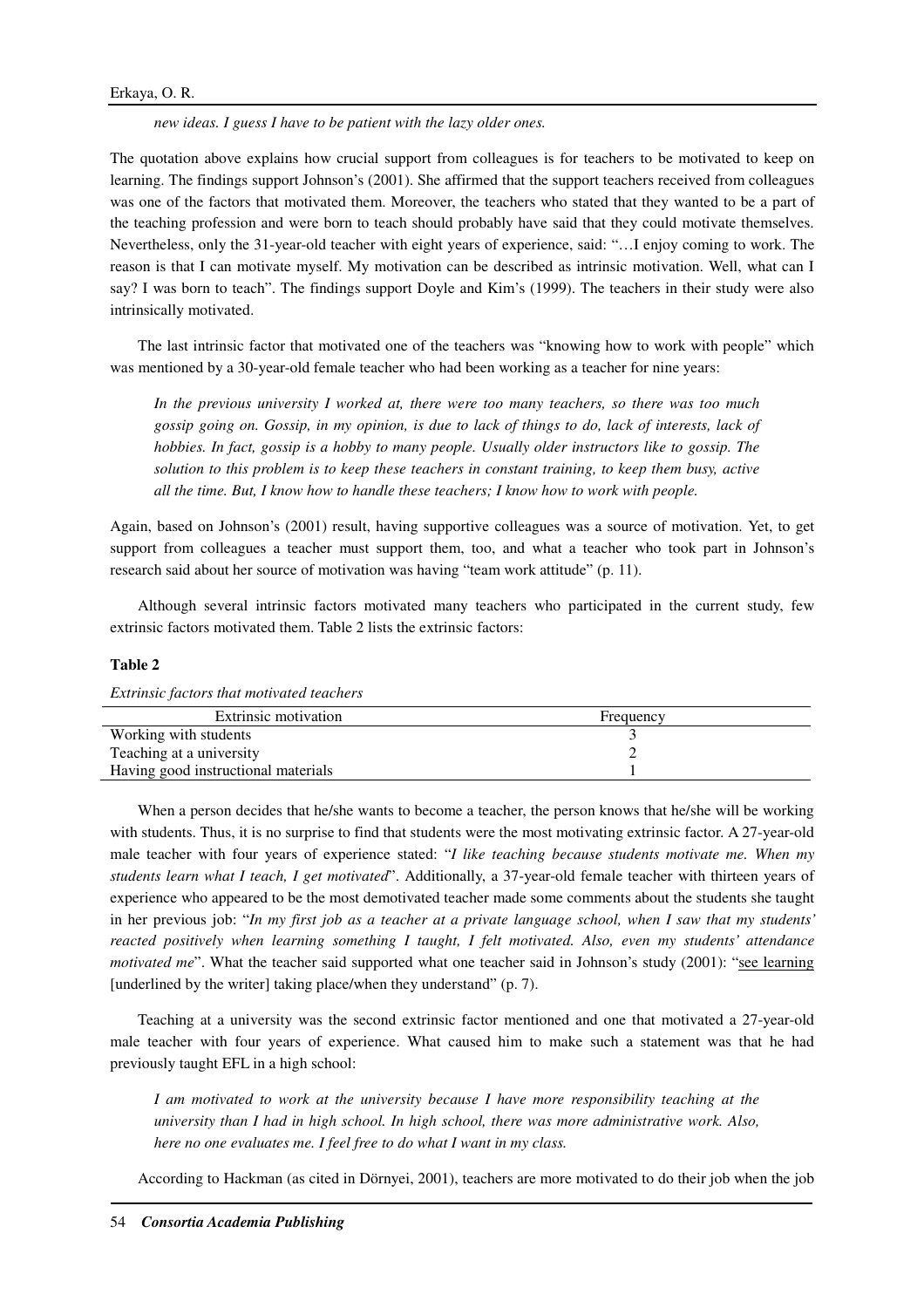gives them "autonomy (i.e. the worker is given control of what, how, and when the work is done)…" (p. 160). Dörnyei calls teachers' autonomy an open "career path" (p. 162). As far as instructional materials are concerned, the last extrinsic factor that motivated some teachers, a 31-year-old female teacher with eight years of experience said that among several factors that motivated her, instructional materials were one of them. Among the factors that influenced teachers, Freeman and Freeman (1994) listed availability of materials, too.

To answer the second research question -- How can the Turkish teachers' motivation be enhanced? – a list of factors related to extrinsic motives, was compiled (See Table 3). The list has been classified into five groups: working conditions, colleagues, classes, administrators, and students. These extrinsic factors would enhance the teachers' motivation. Without them, the teachers felt somehow demotivated:

#### **Table 3**

*Extrinsic factors that would enhance teachers' motivation* 

| Extrinsic motivation                                                       | Frequency      |
|----------------------------------------------------------------------------|----------------|
| Colleagues                                                                 |                |
| Hearing less gossip                                                        | 4              |
| Getting support/guidance/feedback from colleagues and an ELT specialist    | 3              |
| Having motivated colleagues                                                | 2              |
| Getting rid of demotivated teachers                                        |                |
| Working together with all teachers                                         |                |
| Having more informed teachers about program and students                   |                |
| Working conditions                                                         |                |
| Moving to the main campus                                                  | 6              |
| Having fast Internet connection on campus                                  | 2              |
| Administration                                                             |                |
| Knowing that administrators know teachers' interests/preferences           | 2              |
| Having major responsibilities such as being one of the administrators      | $\overline{c}$ |
| Getting involved in planning                                               |                |
| Reducing the gap between administrators and teachers                       |                |
| Having well-organized meetings: agenda beforehand and teachers' attendance |                |
| Classes                                                                    |                |
| Teaching fewer classes                                                     | 3              |
| Pay/Benefits                                                               |                |
| Receiving higher pay                                                       | 2              |
| Getting benefits such as free time                                         |                |
| <b>Students</b>                                                            |                |
| Having motivated students                                                  |                |

In the first group, *colleagues*, the teachers listed seven factors that would greatly enhance their motivation, and the reduction of gossip was on top of the list. The 31-year-old male with nine years of experience affirmed: "Gossip is a serious problem with the administration". Two male teachers, the 34-year-old and 27-year-old, agreed on what to do to lessen the problem: "If teachers have more things to do, there will be less gossip". And, "Only male teachers should teach here instead of female teachers. Female teachers gossip too much. Gossip has a negative effect on one's motivation". In addition, the 30-year-old teacher with nine years of experience was the only female who pointed out that gossip was a problem. She explained not only why but also what to do about it: "Gossip is due to lack of things to do, lack of interests, hobbies. Gossip is a hobby to some teachers. Older teachers like to gossip. The solution is to train them, to keep them busy, active". Gossip has not been cited in the related literature. The current study supported Johnson's (2001) findings in terms of training: "lots of teaching training" (p. 10) as a source of motivation.

Getting support/guidance/feedback from colleagues and a specialist in ELT was the second factor in *colleagues* that would increase the teachers' motivation. The 31-year-old male teacher who had been an EFL teacher for nine years already said: "I get no support from anyone at work. There is no one to guide us. Nobody takes time to know what we need. We need someone in ELT to guide us". If he needed guidance, what would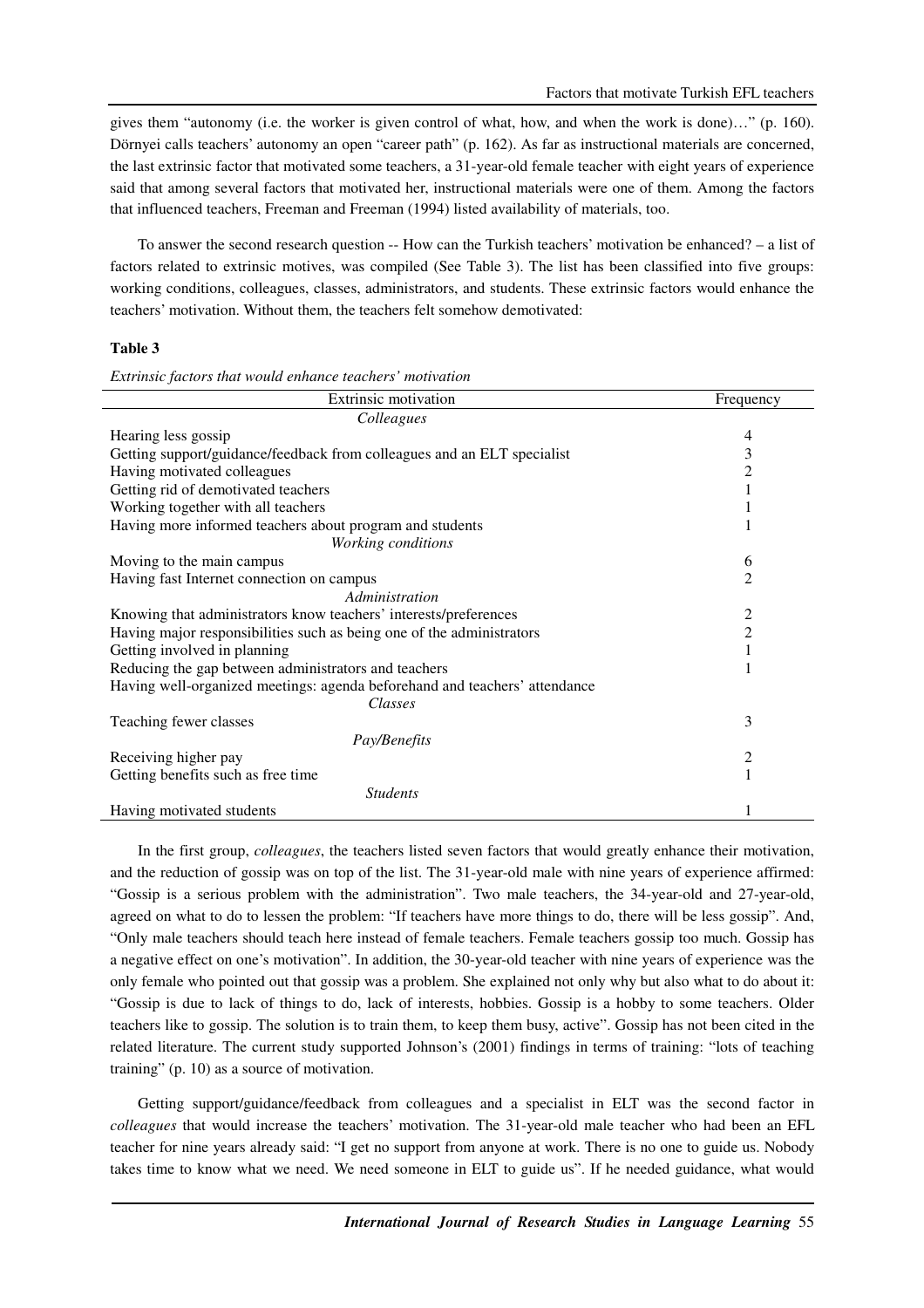less experienced teachers say? The 28-year-old female teacher who was less experienced (four years of experience) affirmed: "They should hire a native speaker or someone in the same area should be in charge of the Department". It is essential to point out that except for the two years that the researcher was the director of the program when the program opened its doors, there has never been a director who was a specialist in ELT. All those chairing the Department since then have been professors from the Electrical/Electronics Engineering, Mechanical Engineering, and Chemistry Departments. Fortunately, the assistants to the chair have always been chosen from among the most experienced and highly educated teachers. The present study supported Johnson's (2001) results. Two teachers in Johnson's study were demotivated because of the supervisor's behavior: "supervisor who gives you a book at the beginning of the year and that's all/provides no guidance… [and] not having full support in disciplinary methods" (p. 11). Also, a teacher in Su's (2012) study talked about her unhappiness working as an assistant teacher because of the lack of support from the class teacher: "…Never sharing any teaching technique with me nor paying attention to how I did my teaching... He didn't give me any support... and that environment made me uncomfortable" (p. 13).

The teachers in the current study needed not only support and guidance but also feedback from at least colleagues. The oldest and most experienced female teacher affirmed: "I'd love to get feedback about my work". Even with nine years of experience, she thought feedback was essential. Lathan et al. (as cited in Dörnyei, 2001, p. 159) emphasized the importance of "performance feedback". Additionally, Johnson (2001) added that "getting constructive feed-back" (p. 11) motivated the teachers in her study.

The next two factors in *colleagues*--having motivated colleagues and getting rid of demotivated teachers--would motivate some of the teachers. Having motivated colleagues was a statement made by the 30-year-old female teacher who appeared to be the most motivated teacher. Maybe she wanted all teachers to be as motivated as she was. On the other hand, the oldest teacher (37 years old) thought that to enhance her motivation, the administrators should "get rid of demotivated teachers". The 31-year-old female teacher did not share the same opinion with the 37-year-old female teacher. She believed that it was imperative that the administrators and motivated teachers motivated those who lacked motivation. Perhaps, the reason was based on what the 28-year-old female teacher emphasized: "Demotivated teachers see only the negative aspects of the job and that is bad for the motivation of all teachers". The results supported Pennington's (1995) findings. Pennington said that when teachers were intrinsically motivated, they did not put emphasis on negative extrinsic factors. The 30-year-old female teacher explained: "Some teachers have no motivation. They know they will not lose their job [no negative outcome] and they will get paid at the end of the month [expected outcome]. There is no increase in pay [no positive outcome] when a teacher tries hard [puts effort into teaching]". The teacher was referring to older teachers. What expectancy theory emphasizes is that motivation leads to effort which encourages performance (combined with ability, skills) which results in positive or negative outcomes. Based on the teacher's statement, the demotivated teachers had neither positive nor negative expectations.

Additionally, working together with all teachers (in the group *colleagues*) would also increase the teachers' motivation, according to the 37-year-old female teacher. Nonetheless, she knew what the teachers could do to enhance their own motivation. She thought it was important for teachers "to work together", and when and if they had problems, they should "work things out". Tziava's findings (2003) also agreed that a good relationship with colleagues motivated teachers and so did Johnson's (2001). More specifically, the teachers in Johnson's study affirmed that "good, friendly work *environment* [italicized by the author] …professional atmosphere, team work attitude" motivated them. However, the "apathetic" (p. 11) behavior of some teachers demotivated them. Having informed teachers about program and students was the last factor in *colleagues*. The 37-year-old female teacher thought that if all teachers were more informed not only about the program but also about students, teachers' level of motivation would increase. This, according to Johnson's (2001) study, related to "professional atmosphere" (p. 11), a factor that motivated the teachers in her study.

In the second group, *working conditions*, the teachers cited two factors. Moving to the main campus was the first factor that would increase the teachers' motivation. The oldest (37 years old with 13 years of experience)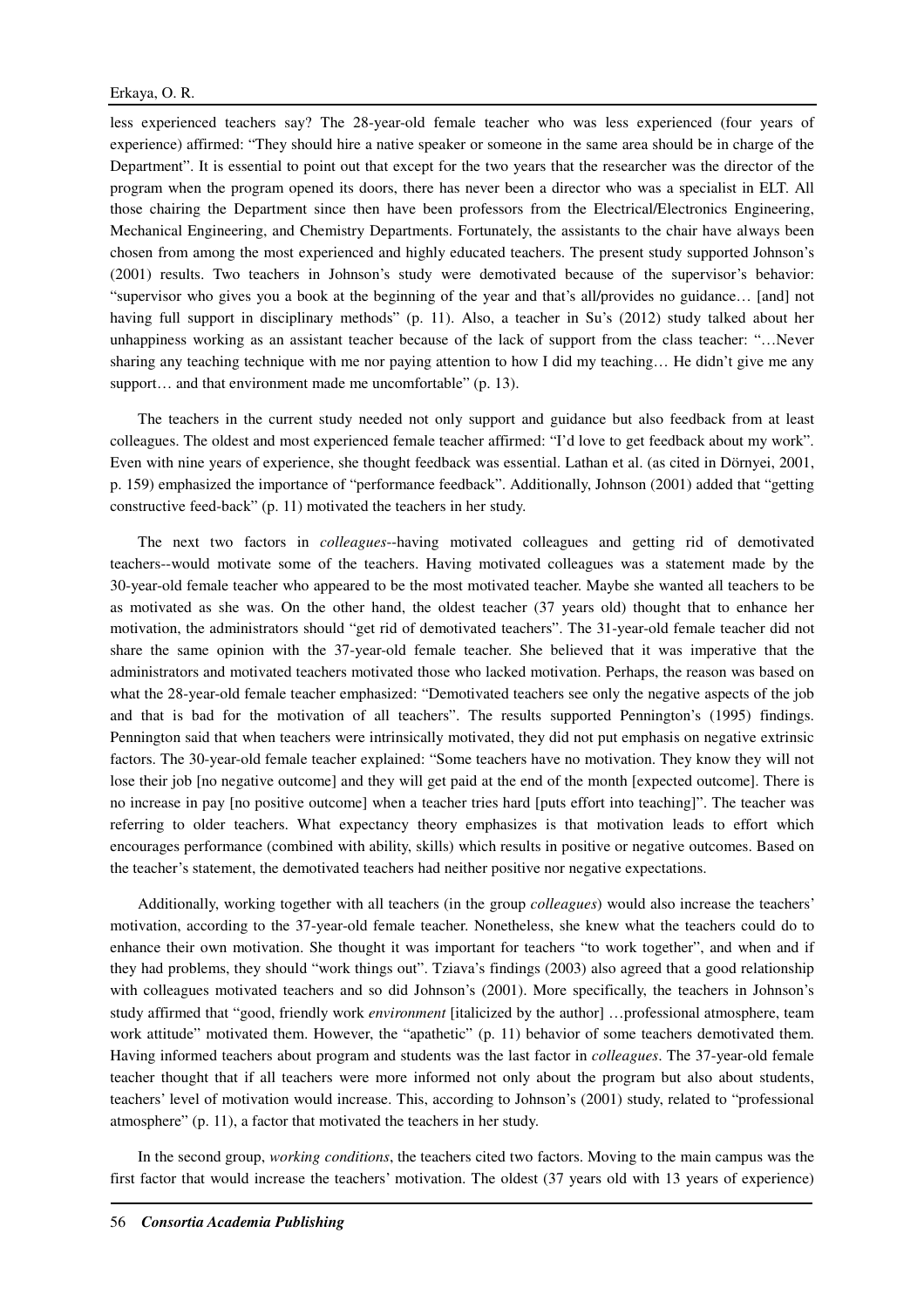female teacher's frustration was in reference to the location of the campus. Five other teachers also said that moving to the main campus would enhance their motivation. "They should move the program to the main campus. Students need to feel they belong to the university. I feel the same. I'm a faculty member of a university, not of a *dersahane* [language school]", said the oldest female teacher. Additionally, the 26-year-old male teacher with two years of experience stated that the reason he would like to move to the main campus was that clubs were on the main campus. Also, teaching on both campuses meant going from one campus to the other one often and that was "time consuming", "loss of energy", and "extra money for transportation". Another male teacher, the 31-year-old with nine years of experience, had similar complaints: "time consuming and problems with transportation". Also, the 28-year-old female teacher with four years experience affirmed that her campus was "isolated from the main campus". And, the last comment about wanting to move to the main campus was made by the 32-year-old female teacher with nine years of experience: "too tiring going from one campus to the other to teach classes". The teachers were right saying that the main campus was a better place for both students and faculty members. The Preparatory English Program is located on a very small campus with only one old building. In contrast, the main campus, a large new campus, has many facilities such as a large library, several restaurants and cafeterias, a sports complex, etc. Also, clubs such as the theater club, the literature club, etc. available to students and faculty are on the main campus. Johnson's (2001) comment about the teachers in her study was that pleasant physical space was a source of motivation.

Having fast Internet connection on campus was the second factor in *working conditions* that would increase some teachers' motivation. The 28-year-old female teacher with four years of experience who had just completed her master's degree at a private university that had fast Internet connection thought that it would help her to research her area of interest. Additionally, the 37-year-old female teacher thought Internet would boost teachers' motivation. The relationship between the Internet and teachers' motivation was also found in Johnson's (2001) study: "access to: computers… email…" (p. 10) increased teachers' motivation.

In the group *administration*, one factor that would greatly increase the teachers' motivation was their knowing that the administrators were aware of teachers' interests, preferences, likes, dislikes, etc. Although only two teachers commented on that, their statements revealed multifaceted needs, needs that would enhance their motivation. The oldest male teacher, the 34-year-old who had been teaching EFL for eleven years and appeared to be the most demotivated male teacher, said that it was imperative that the administrators "knew the likes, dislikes, and interests of teachers to determine who to send where, for example, to conferences abroad". In addition, the 30-year-old female teacher with nine years of experience insisted:

*To enhance teachers' motivation, the administrators should observe all teachers. They should find out what they do in their free time; they should get to know them as instructors and people; they should know the differences among teachers, that is, their likes and dislikes. They should ask their opinion about what happens here at school. They should be open to all teachers. They should ask them things like, "Can you do this? Would you like to do it?" They should see teachers as individuals. People are different. They should show they care for the teachers. They should provide opportunity for an open dialogue between them and the teachers, and among the teachers. They should help motivate teachers, like "I motivate you; you motivate someone else; and so on". They should plan events, trips to provide opportunities for teachers to get together.* 

Pennington (1991) found that lack of support from the administration was a source of demotivation and support perhaps resulted from knowing the teachers.

Furthermore, two teachers believed that having major responsibilities such as being one of the administrators would help to enhance their motivation. The 37-year-old female teacher stated: "Being a part of the administration would motivate me. I'd be a part of a team. Getting involved in planning like the administrators would motivate me. I don't like to feel like an outsider. I like to have responsibilities". About having major responsibilities, the 30-year-old female teacher confirmed what the previous teacher said: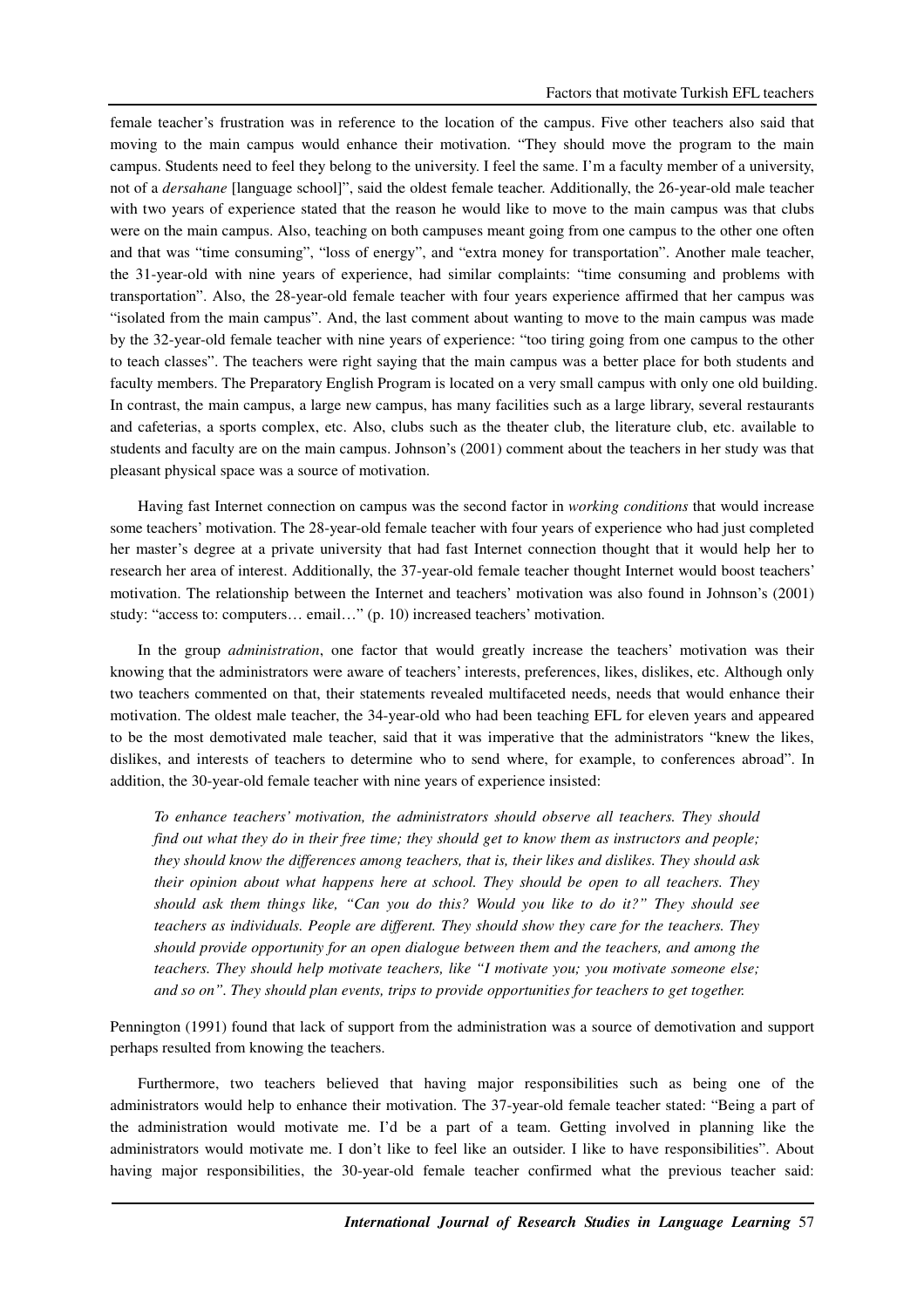"Promotion … major responsibilities would motivate me and other teachers". Herzberg's management theory (as cited in Pennington, 1992) suggests that to improve workers' motivation, "jobs can be enriched or redesigned to increase the level of such features as… responsibility…" (p. 203).

What becomes apparent in the present study is that for a teacher to have major responsibilities, he/she would have to be a part of the administration. Without responsibilities, a teacher would "feel like an outsider", as the 37-year-old female teacher said. As the researcher understood, two groups of people work in the Preparatory English Program: One consists of teachers who primarily teach and one consists of administrators who are the chair and assistant chair, and few teachers who also help administering the program. As a result, the next factor -- Reducing the gap between the administrators and the teachers -- a statement made by the oldest female teacher referred to the teachers who primarily taught. Only the administrators could assign class load, develop the program, choose textbooks, etc. The teachers not involved in administrative work had to accept the decisions made by the administrators. The older female teacher affirmed, "I'm a robot: the schedule is here; the book is here. We the administrators make the choices". The teachers who were not a part of the administrative group were not very informed about the program and students, and did not help with planning--two other factors that would enhance the teachers' motivation and were also mentioned by the same teacher. This teacher also insisted that their meetings were not well organized, and "having well-organized meetings: agenda beforehand and teachers' attendance", would enhance the teachers' motivation. A good relationship between administrators and teachers, a factor that motivated teachers, was found in Tziava's study (2003). Moreover, "*support and respect* [italicized by the author] by the coordinator" (p. 11) motivated many teachers who were a part of Johnson's (2001) study.

In the group *classes*, the only factor that the teachers brought up was teaching fewer classes. Only three experienced and not so experienced teachers wanted to teach fewer classes. To understand about their class load, it is vital to explain that teachers in the program must teach a minimum of 12 hours a week. If they teach more than 12 hours, they get extra pay. Some teachers choose to teach many hours, but some prefer to teach the minimum. The administrators decide on the teaching load. Thus, if the administrators assign some teachers more hours than they want to teach, the teachers feel demotivated. The reasons that some teachers prefer to teach the minimum load is that according to the 31-year-old male teacher with nine years of experience, "Fewer classes would be more motivating; I'd have more time to concentrate on my job. Many classes a week is tiring, too much distraction". Additionally, the 28-year-old female teacher with four years of experience insisted: "I have to agree that more teaching means more learning, but less time to do research for myself, for my classes". Also, the 30-year-old female with nine years who appeared to be the most motivated teacher said: "I must teach too many classes. It's too tiring. Besides, the Preparatory English Program, I teach English in other Departments". Being married with a small daughter may explain the reason that this teacher did not want to teach too many extra hours a week. This also supports what one of the teachers in Johnson's (2001) study stated about being demotivated: "overwork".

In the group *pay/benefits*, two factors were cited: receiving higher pay and getting benefits, such as free time. Receiving higher pay would improve the motivation of two teachers. This is no surprise since Turkish teachers do not receive high salaries. Even so, most of the teachers interviewed did not complain about their pay. The teacher who complained about the salary was the 34-year-old male teacher who believed his pay was "low" and he would "be more motivated with more pay". Also, he said that "part-time jobs would help to increase" his monthly pay, but those working for the government were not allowed to have part-time jobs. This male teacher was married to a teacher who also worked in the program. With two children to support and two low pay checks, no wonder he was demotivated. Furthermore, the low salary prevented teachers from "paying conference fees", as the 31-year-old female teacher stated. Again, the findings in the present study supported Pennington's (1991) who found that ESL teachers were dissatisfied with their pay. Tziava's (2003) results, in contrast, found pay to be the most demotivating factor.

Getting benefits such as free time was the next factor in the group Pay/Benefits. It did not seem to be a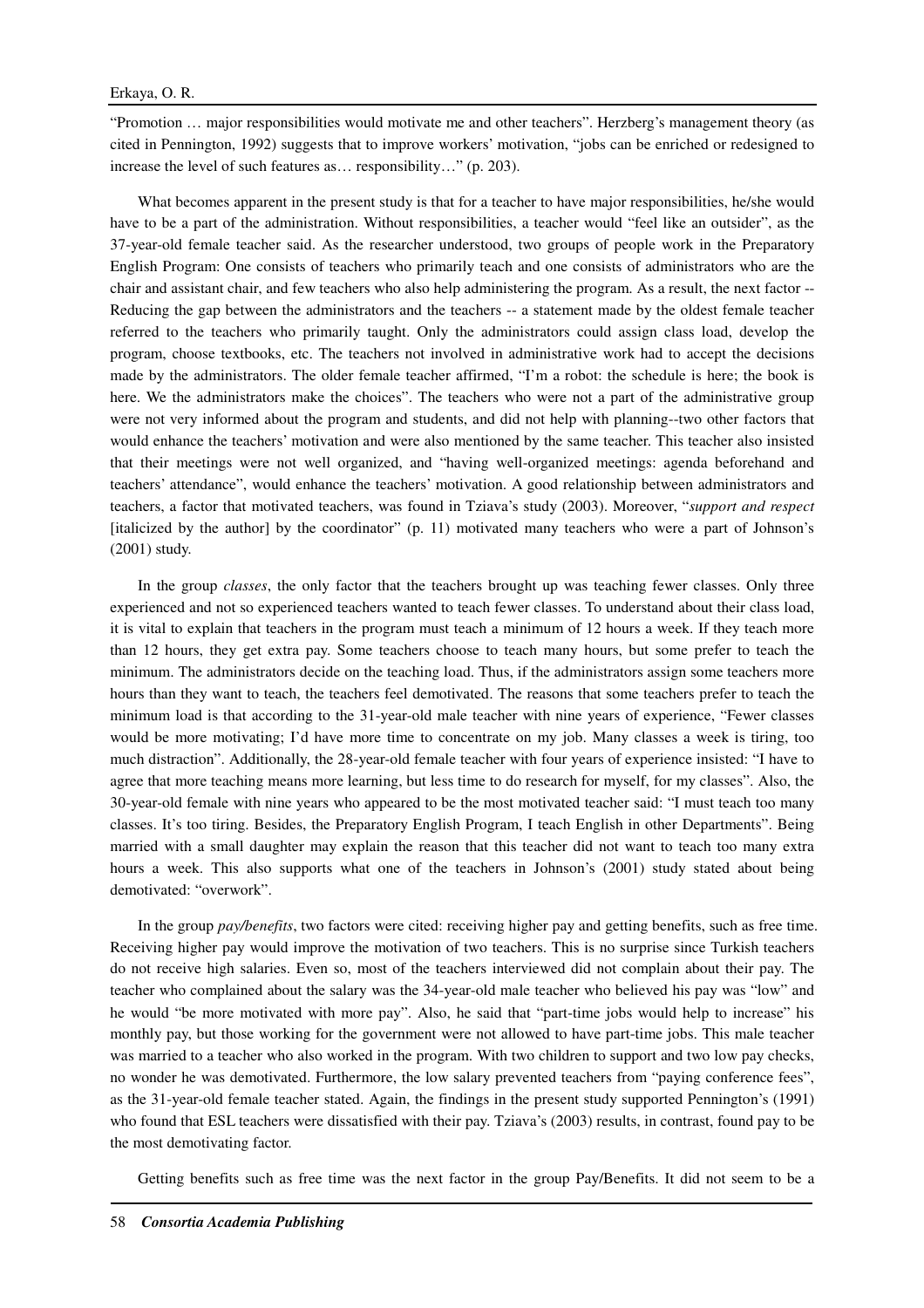major concern to most teachers since only one teacher wanted "more free time". The statement was made by the most motivated teacher, the 30-year-old female. The reason was probably that at the time of the interview she taught not only in the Preparatory English Program but also in other departments on the main campus. She had to go from one campus to the other one by bus. Moreover, she was married with a five-year-old daughter and had like all other teachers to be at work from 9 a.m. to 5 p.m. To a certain extent, Johnson's (2001) findings were supported by those in the present study. Johnson found that some teachers were demotivated because "classes [were] spread throughout the entire day with no break" (p. 10).

In the group *students*, having motivated students was a factor that would increase the 30-year-old female teacher's motivation in spite of her being very motivated. She believed that demotivated students did not motivate teachers. Also, the 31-year-old female teacher affirmed: "Demotivated students demotivate teachers". Jesus and Lens (2005) believed, ". . . while teacher motivation is fundamental to the teaching/learning process, many teachers are not highly motivated" (p. 120). Dörnyei (2001) concurred that if teachers were motivated to do their job, their students would be motivated to do theirs, too. However, two teachers who participated in the current study expected their students to motivate them. The findings supported Johnson's (2001). Johnson's findings revealed the following about teachers' demotivation: "apathetic students who don't care if they learn" (underlined by the author) and "negative attitude/lack of interest/unmotivated students" (p. 8).

#### **5. Limitations**

The current study focused on the motivation of eight teachers working at Eskisehir Osmangazi University Preparatory English Program and ways to increase their motivation. The number of participants was small; consequently, the study was limited in scope. At the time that the teachers were interviewed, the program consisted of thirty-nine teachers, but only eight teachers volunteered to participate in the study. Because of that, the findings cannot be generalized to other EFL teachers working in Turkey. Also, the teachers represented only one group of EFL teachers in Turkey. There are several other groups: elementary, high, and senior high school teachers; university teachers; and language school teachers. Also, the study included only teachers who had from four to thirteen years of experience. The results might have been different had teachers working with students from a variety of schools and those with fewer or more years of experience been included. What is more, each teacher was interviewed once or twice. Had they been interviewed several times, the researcher might have collected more and different data.

#### **6. Conclusion and Implications for Research**

The purpose of the present study was to find out what motivated eight teachers working at Eskisehir Osmangazi University Preparatory English Program and how their motivation could be enhanced. After analyzing the data, the researcher concluded that the teachers were more intrinsically than extrinsically motivated, and what they explained as enhancing their motivation was classified into six groups: working conditions, colleagues, classes, pay/benefits, administration, and students. Looking at the findings, the researcher understood that what would increase the teachers' motivation the most would be their colleagues; that is to say, what they needed was supportive colleagues, colleagues that would be there for them when they needed them, that would guide them if they needed guidance, that would work with them when and if necessary. Moving to the main campus (working conditions) would also boost their motivation. The administrators would also play an important role in the teachers' motivation if they were more open to the teachers, if they tried to understand them better, and if they made them a part of the group of administrators, that is to say, if they gave all teachers more responsibilities.

The results of this study have yielded quite a few implications for future research. The researcher would like to see similar studies having as participants not only Turkish teachers who teach EFL in preparatory English programs, but also those who work with students from k-12, and at public and private universities. Those would help to give a better idea of Turkish EFL teachers' motivation. Additionally, it would be interesting if surveys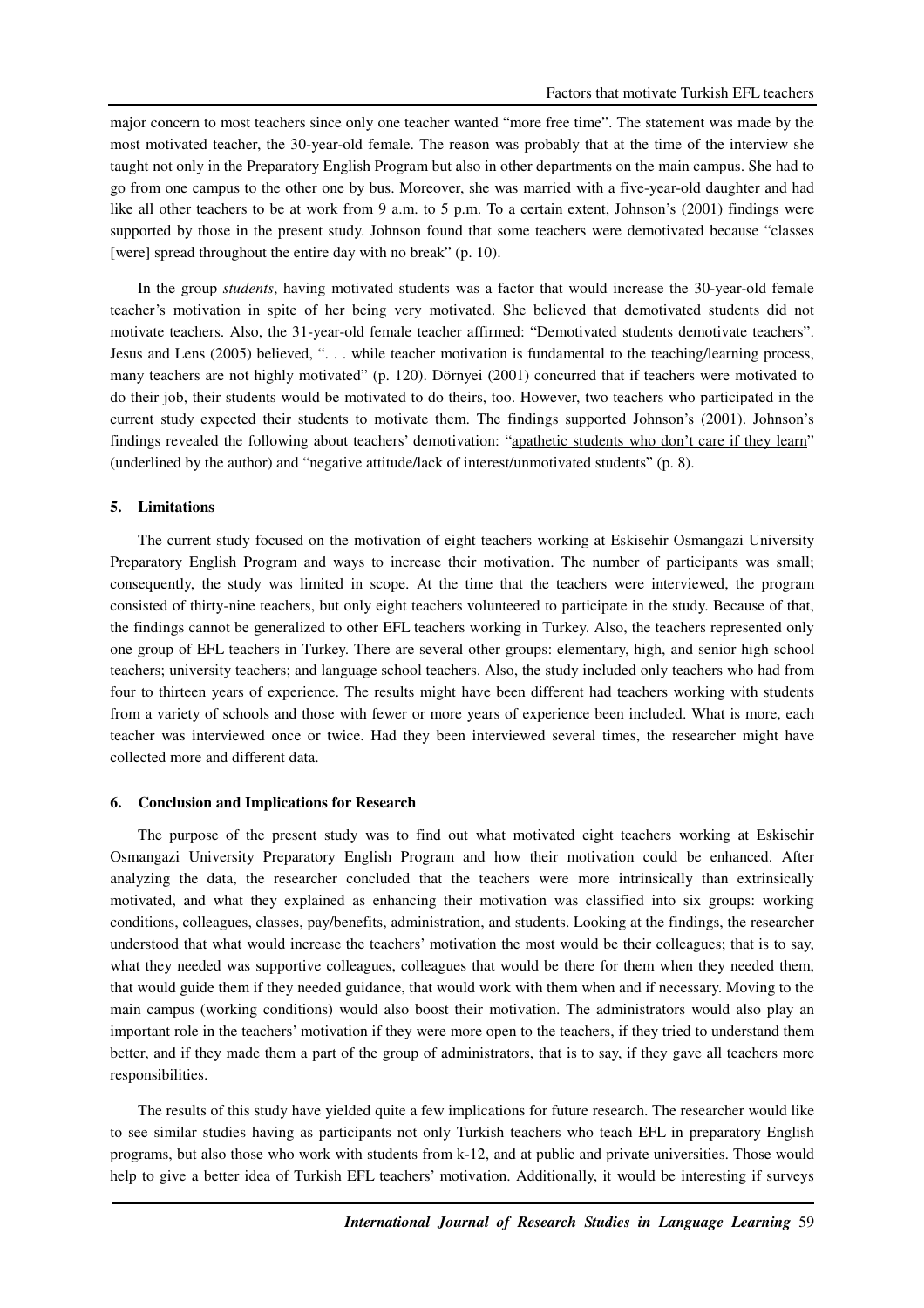were conducted with different groups of teachers to find out what motivated them and how their motivation could be enhanced because with a survey teachers would not have to think much about what to say but choose what was true to them. Replicating the same study using EFL teachers working in Preparatory English programs in different parts of Turkey to understand whether the results would be similar would be significant. The researcher concluded that this was just the beginning of many more studies to be conducted in the same area. This study revealed facts that the teachers who took part in the study may not even know. The results may help the teachers to be more responsible for their own and the motivation of those who work with them.

## **7. References:**

Atkinson, R., & Flint, J. (2001). Accessing hidden and hard-to-reach populations: Snowball research strategies. *Social Research Update*, *33*. Retrieved May 15, 2012, from http://www.soc.surrey.ac.uk/sru/SRU33.html

Bernaus, M., Wilson, A., & Gardner, R. C. (2009). Teachers' motivation, classroom strategy use, students' motivation and second language achievement. *Porta Linguarum, 12*, 25-36.

Bishay, A. (1996). Teacher motivation and job satisfaction: A study employing the experience sampling method. *Journal of Undergraduate Sciences, 3*, 147-154.

- Czubaj, C. A. (1996). Maintaining teacher motivation. *Education*, *116*(3), 372-378.
- Dörnyei, Z. (2001). *Teaching and Researching Motivation*. Harlow, England: Longman.
- Dörnyei, Z. (2003). Attitudes, orientations, and motivations in language learning: Advances in theory, research, and applications. *Language Learning*, 53(1), 3-31. <**http://dx.doi.org/10.1111/1467-9922.53222>**
- Doyle, T., & Kim, Y. M. (1999). Teacher motivation and satisfaction in the United States and Korea. *MEXTESOL Journal, 23*, 35-48.
- Freeman, D., & Freeman, Y. (1994). *Between worlds: Access to second language acquisition*. Portsmouth, NH: Heinemann.
- Gardner, R. C., & Lambert, W. E. (1959). Motivational variables in second language acquisition. *Canadian Journal of Psychology, 13, 266-272.* <http://dx.doi.org/10.1037/h0083787>
- Jacques, S. R. (2001). Preferences for instructional activities and motivation: A comparison of student and teacher perspectives. In Z. Dörnyei, & R. Schmidt (Eds.). *Motivation and second language learning* (pp. 187-214). Honolulu, HI: University of Hawaii Press.
- Jesus, S. N., & Lens, W. (2005). An integrated model for the study of teacher motivation. *Applied Psychology: An International Review, 54*(1), 119-134. <http://dx.doi.org/10.1111/j.1464-0597.2005.00199.x>
- Johnson, C. R. (2001). Factors influencing the motivation and de-motivation in Mexican EFL teachers. *MEXTESOL Journal*. ERIC Document Reproduction Service No. 459605.
- Johnson, S. M. (1986). Incentives for teachers: What motivates, what matters. *Educational Administration Quarterly, 22(3), 54-79.* <http://dx.doi.org/10.1177/0013161X86022003003>
- Kassabgy, O., Boraie, D., & Schmidt, R. (2001). Values, rewards, and job satisfaction in ESL/EFL. In Z. Dörnyei & R. Schmidt (Eds.). *Motivation and second language learning* (pp. 213-237). Honolulu, HI: University of Hawaii Press.
- Kyriacou, C., & Kobori, M. (1998). Motivation to learn and teach English in Slovenia. *Educational Studies, 24*(3), 345-351. <http://dx.doi.org/10.1080/0305569980240307>
- Lincoln, Y. S., & Guba, E. G. (1985). *Naturalistic inquiry*. Beverly Hills, California: Sage Publications.
- Lumsden, L. (1998, March). Teacher morale. *Clearinghouse on Educational Policy and Management*. ERIC Digest 120. Retrieved May 15, 2012, from http://eric.uoregon.edu/publications/digests/digest120.html
- Merriam, S. B. (1988). *Case study research in education: A aualitative approach*. San Francisco, California: Jossey-Bass Publishers.
- Mowday, R. T., & Nam, S. H. (1997). Expectancy approaches to faculty motivation. In J. L. Bess (Ed.), *Teaching well and liking it: Motivating faculty to teach effectively* (pp. 110-124). Baltimore: Johns Hopkins University Press.
- On teaching. (2003). *ELT news: Interview with David Nunan*. Retrieved May 15, 2012, from